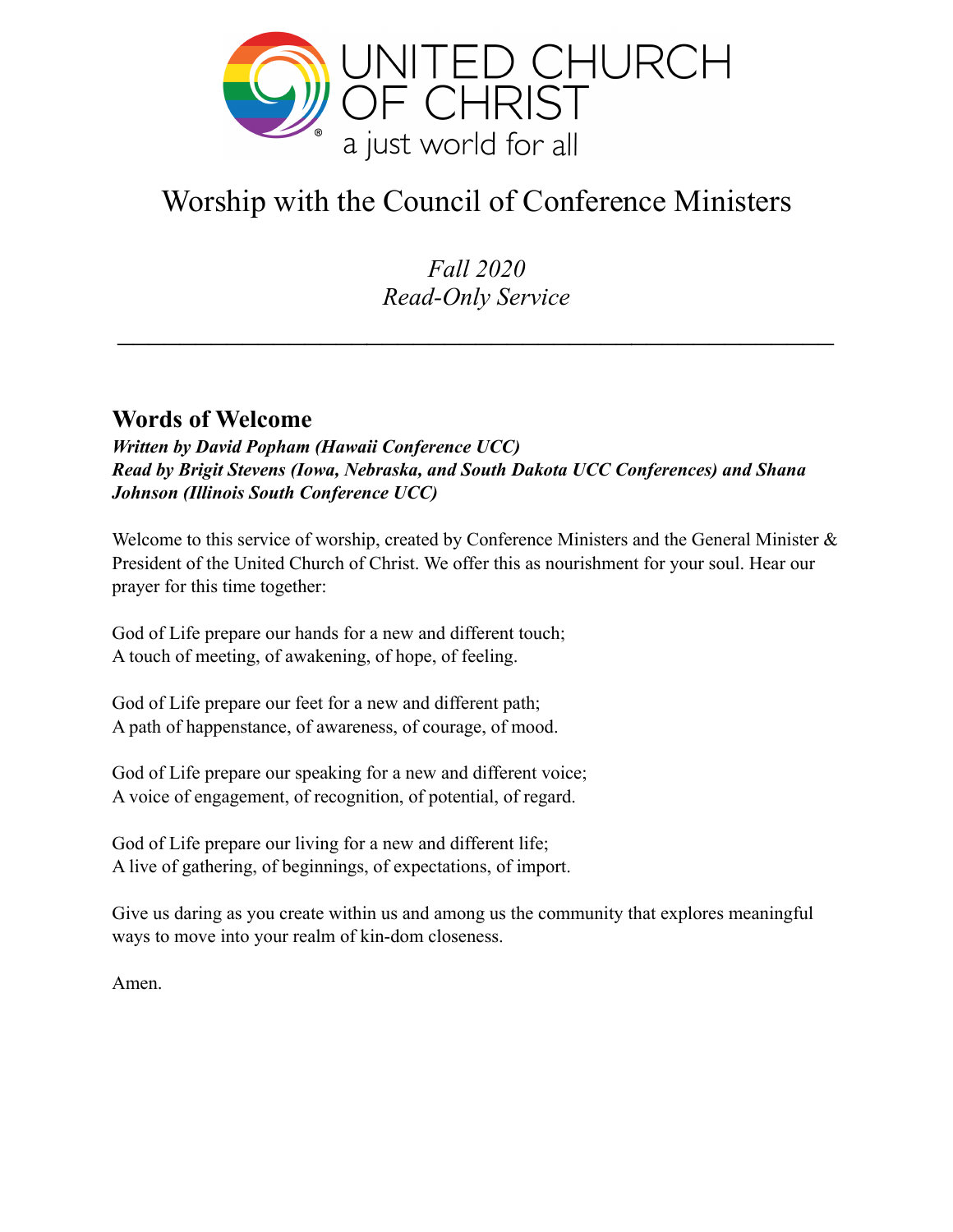#### **Call to Worship**  *Written by Mike Denton (Pacific Northwest Conference UCC) Read by Mike Denton and Gordon Rankin (New Hampshire Conference UCC)*

Gather near you gifted people; you beautiful people; you wonderful people. Gather near for you are Beloved. (Gather even closer if you feel you are not.) Come gather in this place / no place sanctuary so that we can celebrate and honor the God of every place. We are both near and far; close and distant; together and apart yet known and loved and treasured and held and blessed by a God who created us as a gift to the world. Gathered in this time of sanctuary, may we recognize and celebrate the gifts that are present here and ask for God's guidance as we discern how to share them. Gather near you gifted people; you beautiful people; you wonderful people. Gather near for you are Beloved. (Gather even closer if you feel you are not because the good news for today is that you are).

## **Musical Offering: "We Are Not Alone"**

*Words and Music by Pepper Choplin Performed by the Southwestern Conference Virtual Choir* 

Choir: We are not alone, God is with us (repeated). Descant: We are never alone, for God is with us. We, we are never alone, for God is with us. Now, through all our days, always. Forever and ever: we are never alone.

And God will make us strong, for God is with us. We, we will press on, for God is with us. Now, through all our days, always. Forever and ever, we are never alone.

Our God is with us now.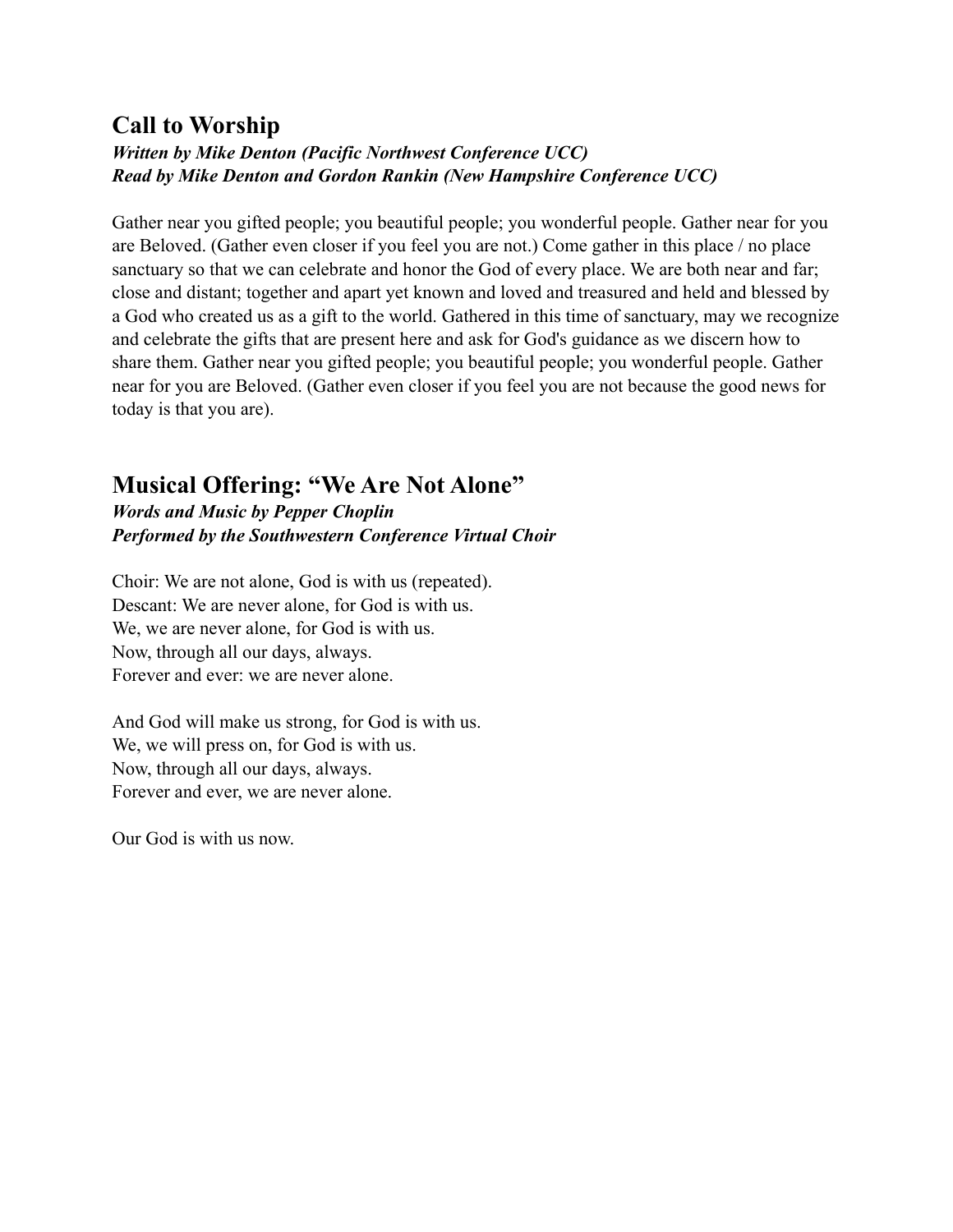## **Time Especially for Children**

*Written by John Dorhauer, UCC General Minister and President Read by John Dorhauer, Jonna Jensen (Maine Conference UCC), and Chad Abbott (Indiana-Kentucky Conference UCC)* 

Jonna: I want to welcome all children who are joining us in worship today. I'm really very glad that you are here with us.

Chad: Oh yes, we are so lucky to have so many beautiful children with us today. Jesus loves the little children, all the children of the world.

John: And we're aware that this virus has been hard on all of us. We can sometimes forget that it has also been hard on our children.

Jonna: Yes, so many have not been able to play with their friends and classmates for a very long time.

Chad: That is very sad. And I know that some of the children who are joining us have not been able to even see or visit their grandparents in a very long time.

John: Yeah, that makes me sad. I'm a grandparent, and I've only been able to visit my two grandchildren three times in almost a year. And I do miss them so very much.

Jonna: And one more thing we should realize, some of the children we are worshiping with today may have friends or loved ones who got sick from the virus.

Chad: And that must be very hard for them. I've had so many friends who've gotten sick. Most of them are better now, but you know, I'm happy for that, but it's hard.

John: I wonder if any of the children with us in worship here know someone who has died during this time.

Jonna: Yes, I expect that some of them do know someone who has died, maybe even members of their family.

Chad: Well, that has to make them feel kind of sad. Well, what can we say to make them feel better, friends?

John: Well, that's a good question. I remember something Paul said in the Bible in one of his letters. He wrote something like, when we are sad, our sadness is different, because of what we know about Jesus.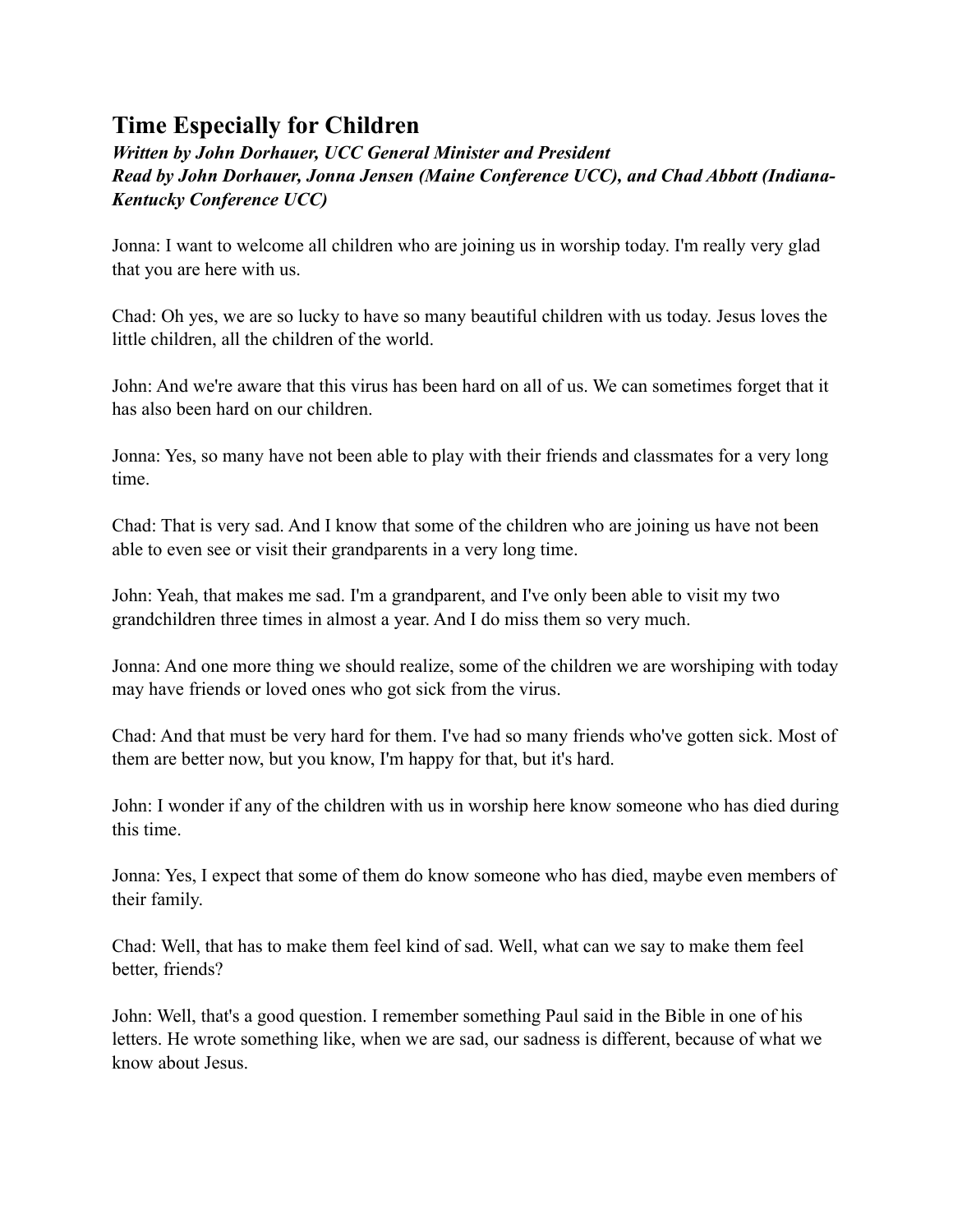Jonna: Yes, I remember that. Paul was telling us that we know Jesus died, and then rose from the dead. We celebrate that every year at Easter.

Chad: Right, and the Bible tells us that Jesus rose from the dead as a way of showing us that we too will be alive in God again after we die. Wow, Jesus told us that he would go to prepare a place for us in God's heavenly house.

John: That's right. And so when we think of someone that we know who has died, of course we are sad. Well, we're sad in a different way, because we know that they will live again in their heavenly home with Jesus.

Jonna: Does that mean we'll get to see them again?

Chad: Well, I think so, but that might not be for a long time. There is another way that we will get to see them again soon though.

John: Yes, there is another way we can see them again. You know, not long ago, my dad died. And I take up pictures and I look at him all the time. And I remember all the fun we had together. When I was a little child, he would play baseball with me. And when I was older, we would go for long walks together in the woods.

Jonna: I have a friend I loved very much who died. I have a book that she gave me to read, I keep a picture of her in the book. Every time I read it, I remember her. I think about her life in that heavenly room, but I also think about the fun we had together.

Chad: Oh, I do the same thing. When my sister died, I cried so hard for many days. I still sometimes cry when I think about her. But then I remember how she always told me to smile when I was sad. I can hear her voice now telling me all of these things. And I know that she is happy with Jesus. And even though I miss her and that makes me cry, I smile every time I think of her.

John: It's hard to remember people who have died, but I'm thankful for Jesus and the new life that he gives us.

Jonna: Me too, I can't wait for this virus to end so we can all go back outside and play with our friends and go for trips with our families.

Chad: Oh, I agree, this has been hard. But I know that every child in worship with us today can do hard things. They have been very brave. Every single one of you, very brave. And I'm so proud of all of you.

John: Me too, can we pray for them? Why don't we do that? Let us pray.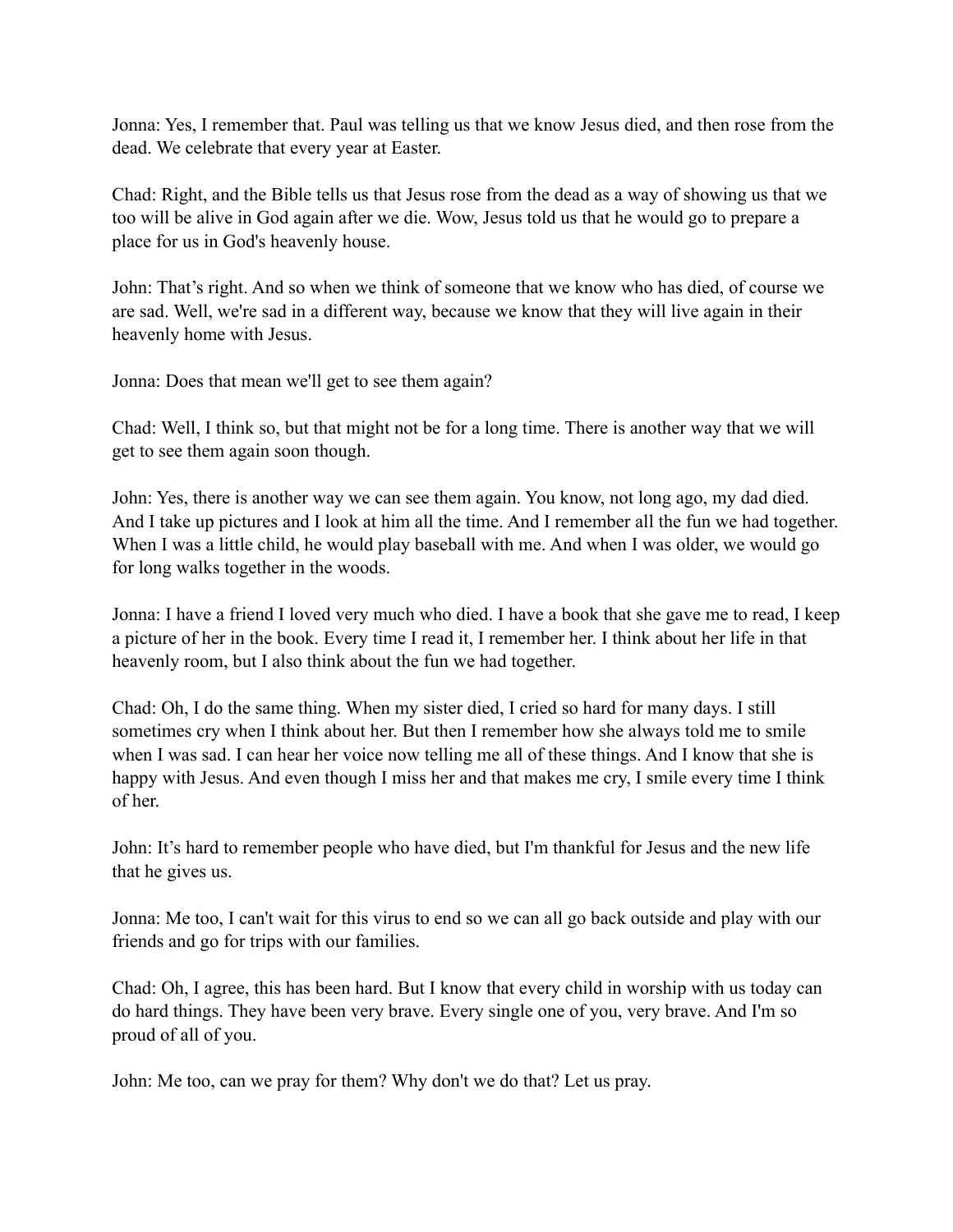Jonna: God of all people, young and old alike, we ask you to bless our dear children.

Chad: We ask you to help us all be strong while we live inside and wait for this virus to go away.

John: And we pray for all who are sick and for the family and friends of all who have died. God, thank you for your love, amen.

## **UCC Statement of Faith - in the form of a doxology**

*Read by Justo González (Illinois Conference UCC), Sue Arts (Rocky Mountain Conference UCC), Tyler Connoley (Central Pacific Conference UCC), Shari Prestemon (Minnesota Conference UCC), Felix Villanueva (Southern California Nevada Conference UCC), Marc Stewart (Montana-Northern Wyoming Conference UCC), and Lynn Bujnak (Vermont Conference UCC)* 

#### **Español: English:**

Padre de nuestro Señor Jesucristo<br>Father of our Lord Jesus Christ y nuestro Creador; and our Creator y de sus obras testificamos: and to our deeds we testify

Dios llama los mundos para que existan, God calls the worlds into being creó al ser humano a su imagen y semejanza, create humans in his image and likeness y puso ante la humanidad and sets before humans los caminos de la vida y la muerte. the ways of life and death.

Busca en su santo amor You seek in holy love salvar a todas las personas to save all people to save all people de su desorientación y pecado. From aimlessness and sin.

Dios juzga al ser humano y a las naciones God judges all humanity and nations por medio de su justa voluntad by your just will declarada a través de los profetas y los apóstoles. declared by the prophets and apostles.

En Jesucristo, el hombre de Nazaret, In Jesus Christ, the man of Nazareth nuestro Señor crucificado y resucitado, our Lord crucified and risen, Dios ha venido God has come to us y ha compartido nuestra suerte, and shared our common lot venció el pecado y la muerte conquering sin and death y reconcilió al mundo para sí mismo. and reconciling the world to himself.

Creemos en Dios, el Espíritu Eterno, We believe in God the eternal Spirit

Dios nos concedió el Espíritu Santo, God gives us the Holy Spirit creating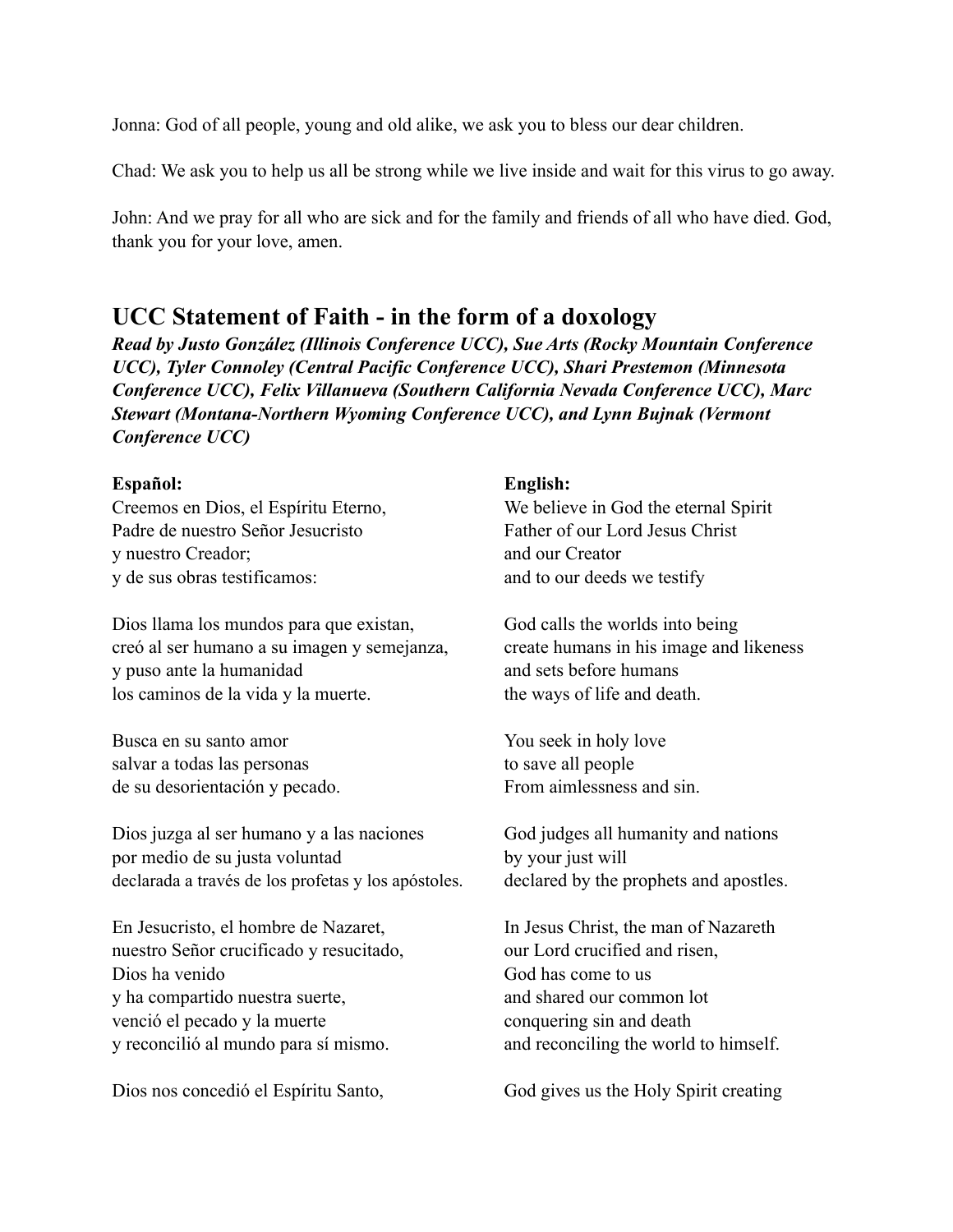y une en un pacto de fidelidad and binds in faithful covenant a personas de todas las edades, people of all ages, idiomas y razas. languages, and races.

Dios nos llama como iglesia God calls into the church para que aceptemos el costo y la alegría to accept the cost and the joy del discipulado, of discipleship para que seamos sus servidores to be his servants al servicio del ser humano, in service to all humanity para proclamar el evangelio to proclaim the gospel a todo el mundo to all the world y resistir los poderes del maligno, and resist the powers of evil, para compartir el bautismo de Cristo, to share in Christ's baptism, comer en su mesa, eat at his table, y unirnos a Jesús en su pasión and unite with Jesus in his passion y victoria. and victory.

Dios promete a toda persona que confía en Jesús God promises to all who trust in Jesus el perdón de los pecados pardon for sins y la plenitud de su gracia, and fullness of grace valor en la lucha por la justicia y la paz, strength in the struggle for justice and peace, su presencia en las tristezas his presence in sadness y en las alegrías, y vida eterna and in rejoicing, and eternal life en su reino que no tiene fin. In his kingdom that has no end.

sean dados a Dios. Amén.<br>
be given to God. Amen.

que crea y renueva la iglesia de Jesucristo and renewing the church of Jesus Christ

Bendición y honor, gloria y poder Blessing and honor, glory and power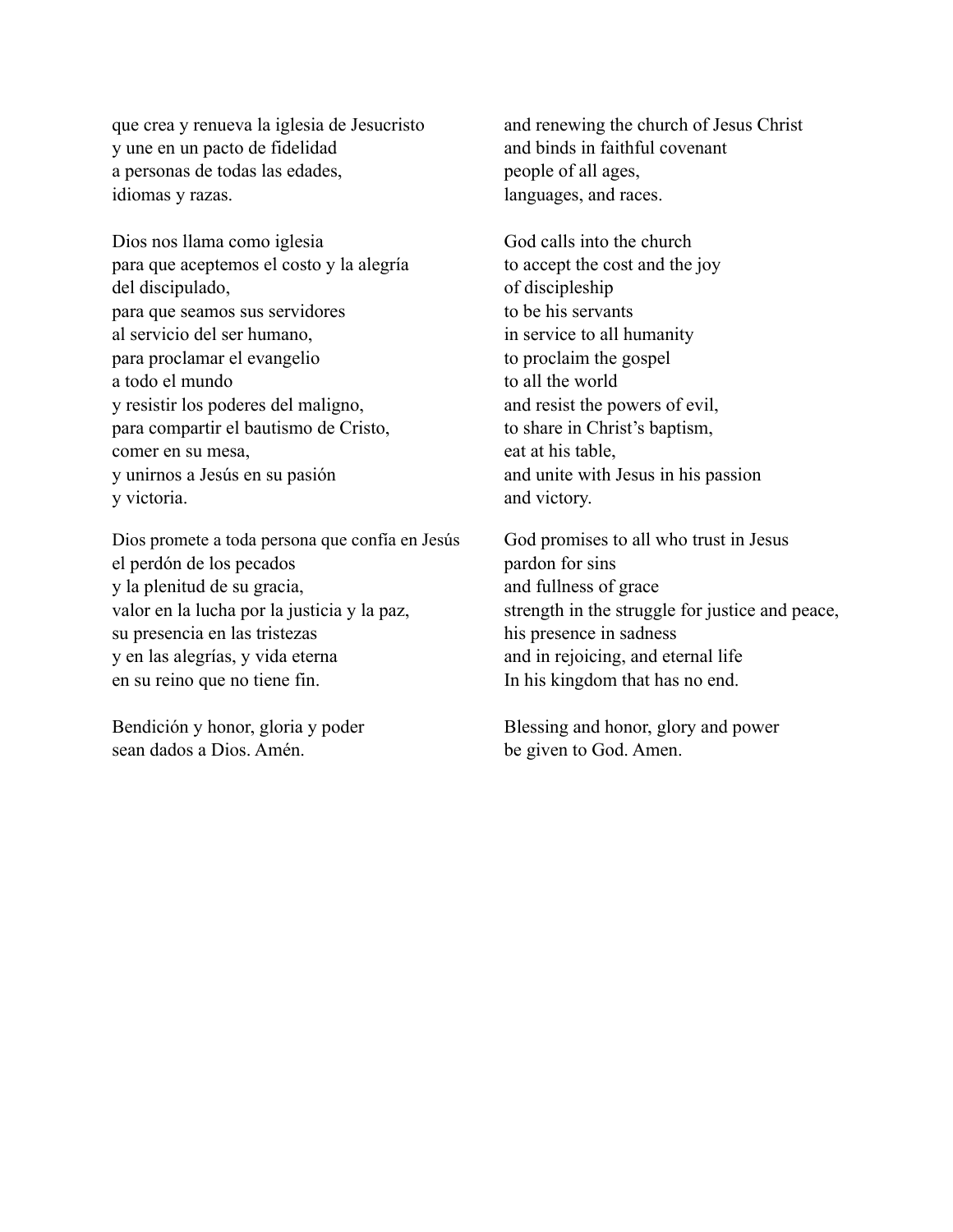### **A Prayer of Daily Thanksgiving**  *Written and read by David Long-Higgins (Heartland Conference), September 2020*

I thank you Love, For the gift of this day, For its possibilities For its challenges For all that will draw me To You and your creation In the work and rest That is your gift to me.

#### I thank you

 That the breath of life Flows in and out of me As a gift not of my making But of your design, That I may remember Your inspiration and call In each moment Of each second, Of each hour.

Let me now attend With a thankful heart To Your forming work That I may be molded Into whatever expression Of love you desire. And in this May your highest hope Be my deepest desire Formed by You, O Love, For the healing Of the world…

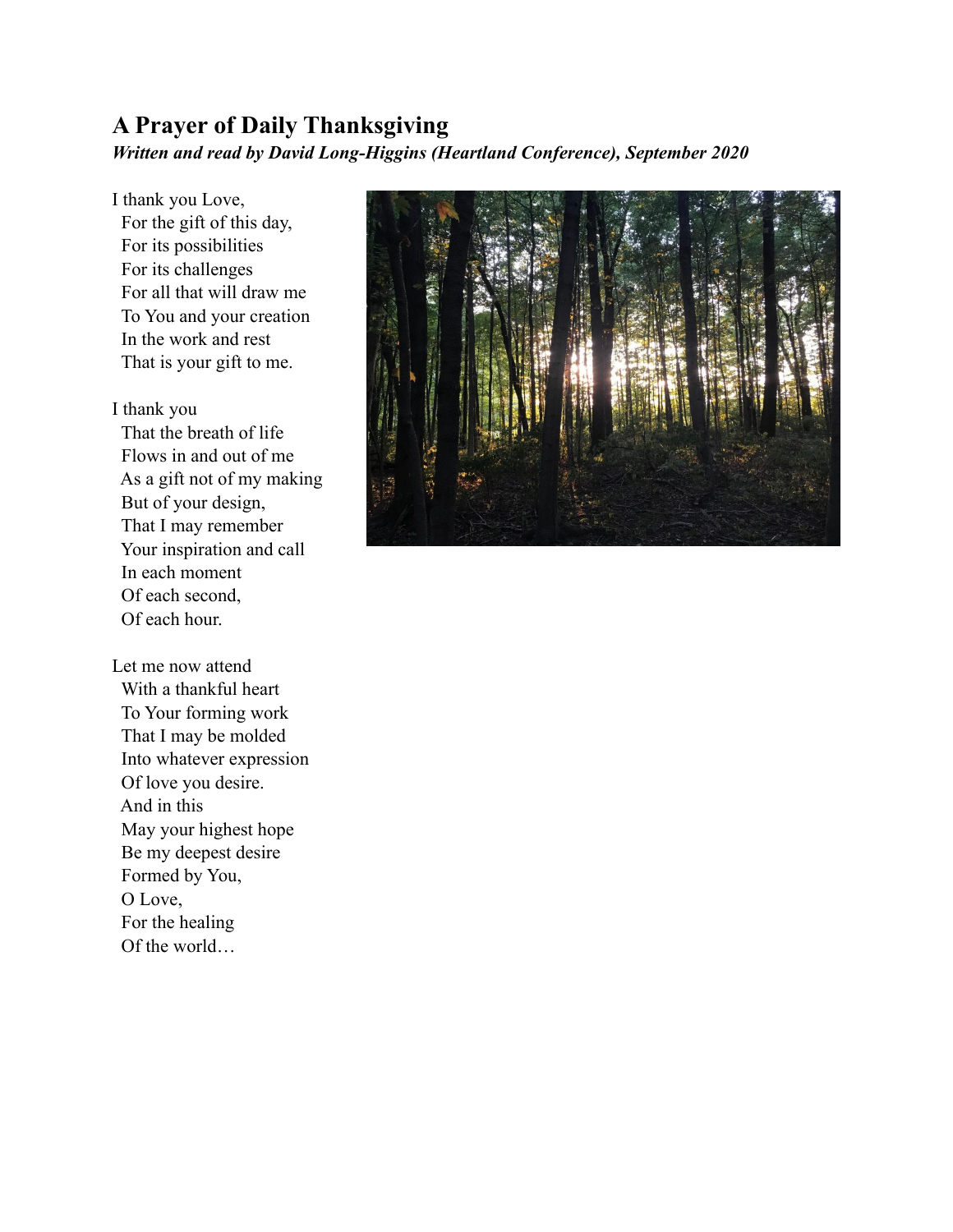## **Musical Offering: Dream God's Dream**

*Written by Bryan Sirchio Performed by Rev. Christy Eckert, Tarrah Vaupel, and Dr. Phil Wilhelm* 

(Chorus) Dream God's dream Holy Spirit, help us dream... Of a world where there is justice, and where everyone is free To build and grow and love And to simply have enough The world will change when we dream God's dream

I'm dreaming of a world where the color of one's skin Will mean less than what's within the person's heart A world where water's clean, and where air is safe to breathe And every child born has enough to eat.

(Chorus)

I'm dreaming of the call God is offering to me How to use my energy and my best gifts To do the work of Christ -- to say, God please use my life To spread Your healing love -- and to live your Truth

(Chorus)

I'm dreaming of the way that I want my life to go I've got hopes and I've got goals I'd like to meet I'm reaching for the stars, but I won't forget the scars Of Christ who died to show that the Dream's for all...

(Chorus)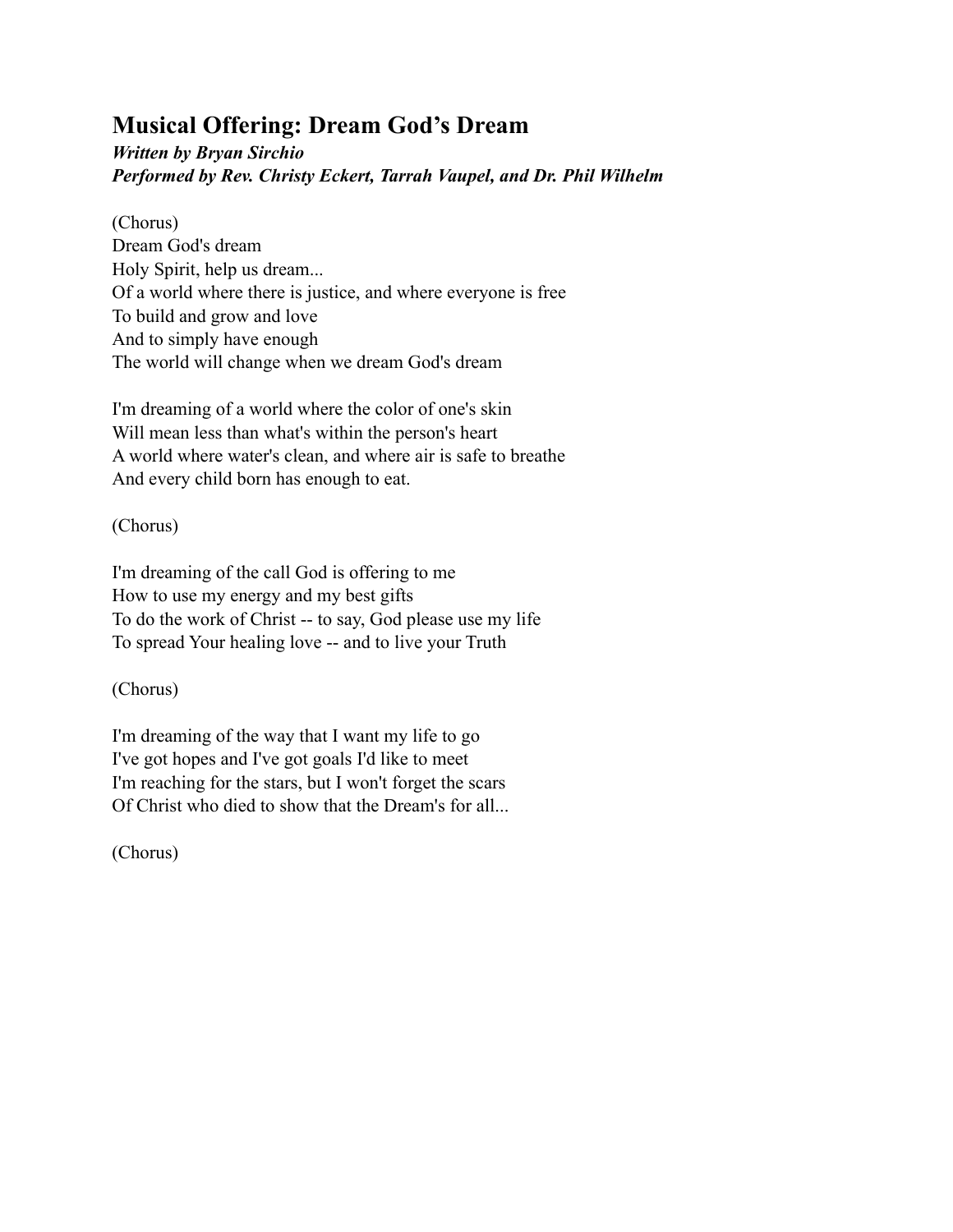## **Scripture Reading – Matthew 25:14-30**

#### *Read by Diane Weible (Northern California Nevada Conference UCC) and Franz Rigert (Wisconsin Conference UCC)*

#### **English:**

"For it is as if a man, going on a journey, summoned his servants and entrusted his property to them; to one he gave five talents, to another two, to another one, to each according to his ability. Then he went away. The one who had received the five talents went off at once and traded with them, and made five more talents. In the same way, the one who had the two talents made two more talents.

But the one who had received the one talent went off and dug a hole in the ground and hid his master's money. After a long time the master of those servants came and settled accounts with them. Then the one who had received the five talents came forward, bringing five more talents, saying, 'Master, you handed over to me five talents; see, I have made five more talents.' His master said to him, 'Well done, good and trustworthy servant; you have been trustworthy in a few things, I will put you in charge of many things; enter into the joy of your master.'

And the one with the two talents also came forward, saying, 'Master, you handed over to me two talents; see, I have made two more talents.' His master said to him, 'Well done, good and trustworthy servant; you have been trustworthy in a few things, I will put you in charge of many things; enter into the joy of your master.' Then the one who had received the one talent also came forward, saying, 'Master, I knew that you were a harsh man, reaping where you did not sow, and gathering where you did not scatter seed; so I was afraid, and I went and hid your talent in the ground. Here you have what is yours.'

But his master replied, 'You wicked and lazy servant! You knew, did you, that I reap where I did not sow, and gather where I did not scatter? Then you ought to have invested my money with the bankers, and on my return I would have received what was my own with interest. So take the talent from him, and give it to the one with the ten talents. For to all those who have, more will be given, and they will have an abundance; but from those who have nothing, even what they have will be taken away. As for this worthless servant, throw him into the outer darkness, where there will be weeping and gnashing of teeth.'

#### **Español:**

Parábola de los talentos

**<sup>14</sup>**»Sucederá también con el reino de los cielos como con un hombre que, estando a punto de irse a otro país, llamó a sus empleados y les encargó que le cuidaran su dinero.

**<sup>15</sup>**A uno de ellos le entregó cinco mil monedas, a otro dos mil y a otro mil: a cada uno según su capacidad. Entonces se fue de viaje.

**<sup>16</sup>**El empleado que recibió las cinco mil monedas hizo negocio con el dinero y ganó otras cinco mil monedas.

**17**Del mismo modo, el que recibió dos mil ganó otras dos mil.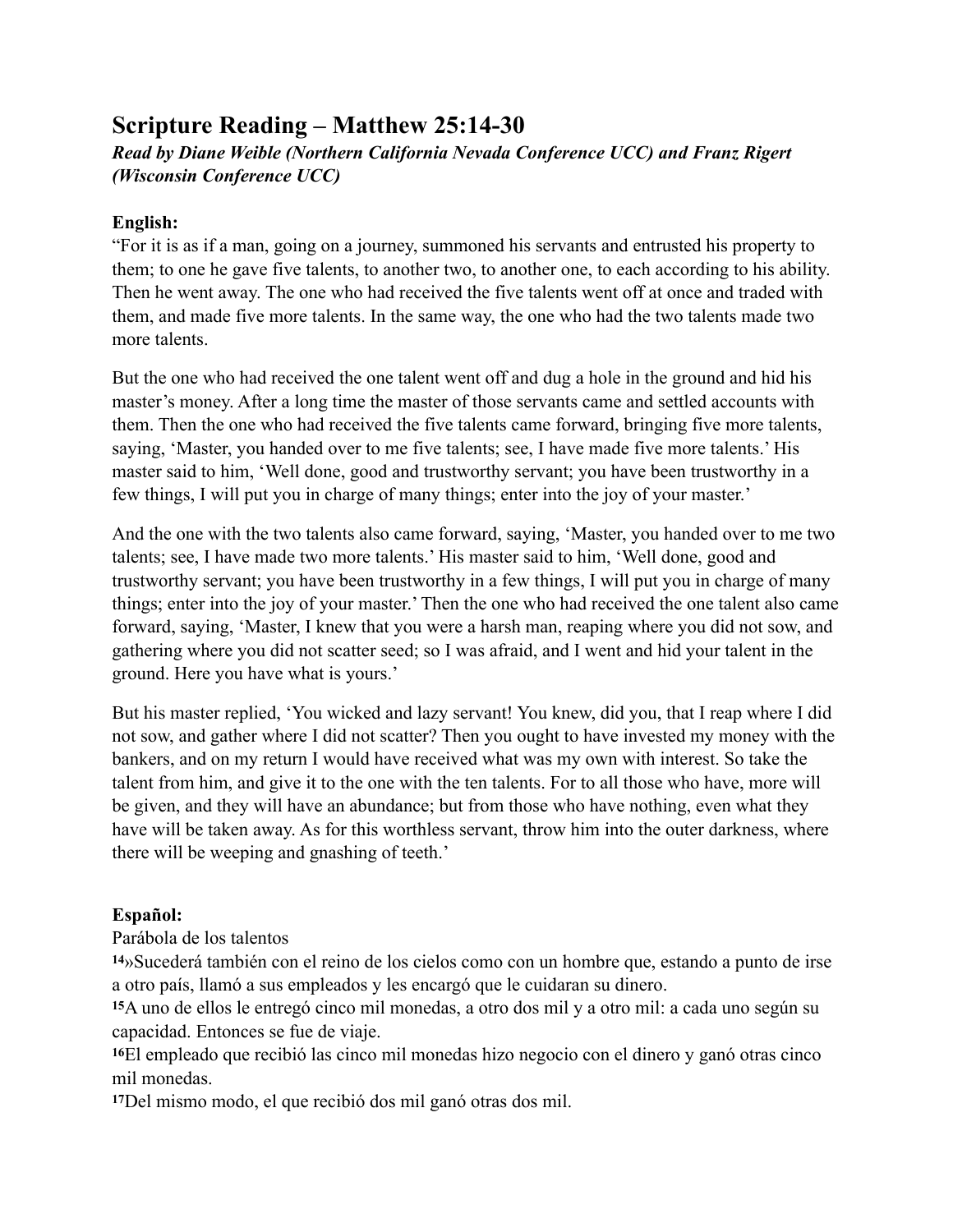**<sup>18</sup>**Pero el que recibió mil fue y escondió el dinero de su jefe en un hoyo que hizo en la tierra. **<sup>19</sup>**»Mucho tiempo después volvió el jefe de aquellos empleados, y se puso a hacer cuentas con ellos.

**<sup>20</sup>**Primero llegó el que había recibido las cinco mil monedas, y entregó a su jefe otras cinco mil, diciéndole: "Señor, usted me dio cinco mil, y aquí tiene otras cinco mil que gané."

**<sup>21</sup>**El jefe le dijo: "Muy bien, eres un empleado bueno y fiel; ya que fuiste fiel en lo poco, te pondré a cargo de mucho más. Entra y alégrate conmigo."

**<sup>22</sup>**Después llegó el empleado que había recibido las dos mil monedas, y dijo: "Señor, usted me dio dos mil, y aquí tiene otras dos mil que gané."

**<sup>23</sup>**El jefe le dijo: "Muy bien, eres un empleado bueno y fiel; ya que fuiste fiel en lo poco, te pondré a cargo de mucho más. Entra y alégrate conmigo."

**<sup>24</sup>**»Pero cuando llegó el empleado que había recibido las mil monedas, le dijo a su jefe: "Señor, yo sabía que usted es un hombre duro, que cosecha donde no sembró y recoge donde no esparció.

**<sup>25</sup>**Por eso tuve miedo, y fui y escondí su dinero en la tierra. Pero aquí tiene lo que es suyo." **<sup>26</sup>**El jefe le contestó: "Tú eres un empleado malo y perezoso, pues si sabías que yo cosecho donde no sembré y que recojo donde no esparcí,

**<sup>27</sup>**deberías haber llevado mi dinero al banco, y yo, al volver, habría recibido mi dinero más los intereses."

**<sup>28</sup>**Y dijo a los que estaban allí: "Quítenle las mil monedas, y dénselas al que tiene diez mil. **<sup>29</sup>**Porque al que tiene, se le dará más, y tendrá de sobra; pero al que no tiene, hasta lo poco que tiene se le quitará.

**<sup>30</sup>**Y a este empleado inútil, échenlo fuera, a la oscuridad. Entonces vendrán el llanto y la desesperación."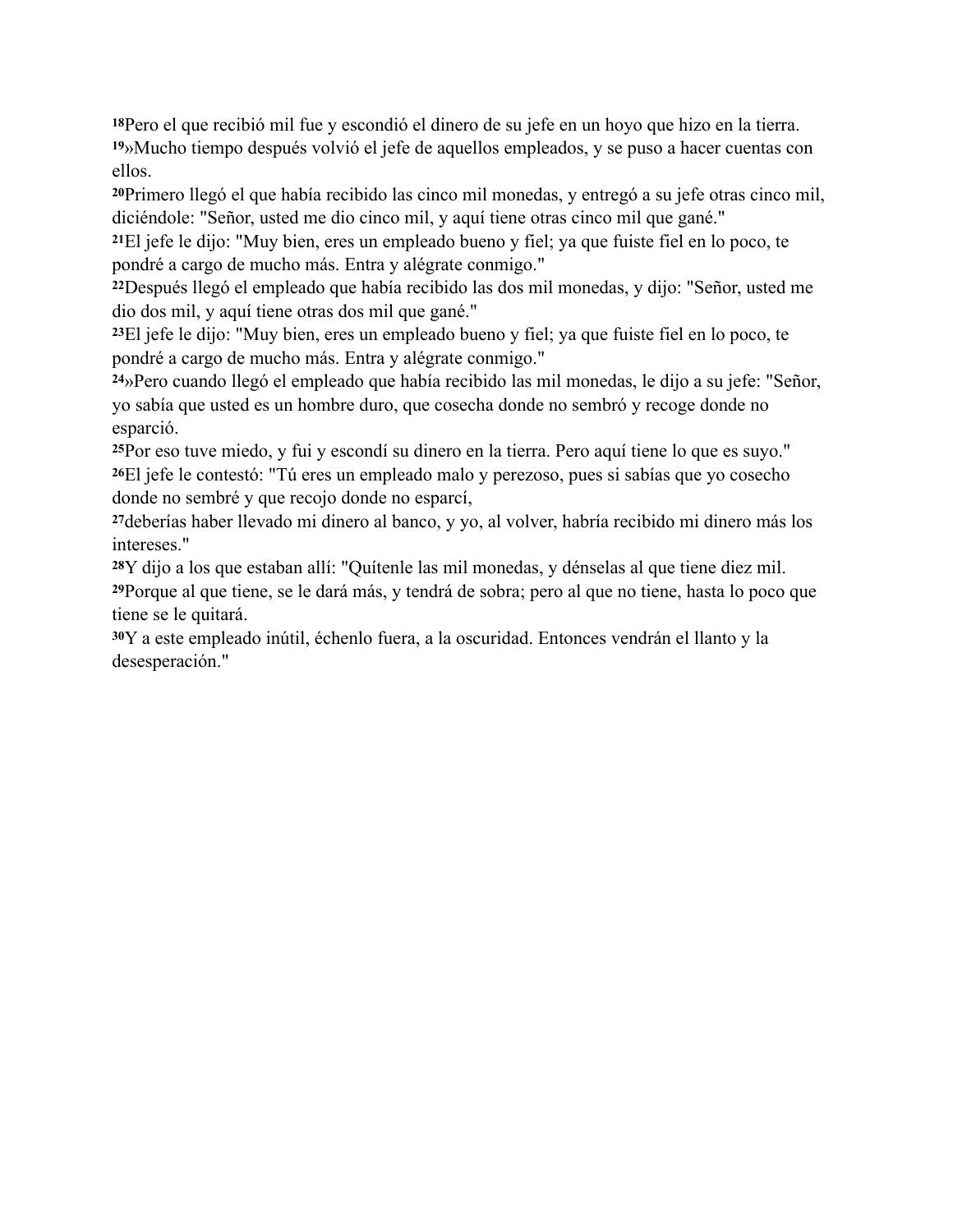## **Message: "Thank God for Our Talents"**

*By Marilyn B. Kendrix (Southern New England Conference)* 

#### **Introduction to the Scripture:**

Then the New Testament reading is from the Gospel of Matthew,

known as the parable of the talents.

It has traditionally been interpreted as a message about responsible stewardship, since a talent was a rather large sum of money.

The theme of the departing and returning master

was dear to the early Christian community because it reminded them of Jesus' departure and expected return.

The story has undergone several transformations in its journey

from Jesus' original parable to the version

that we now read in Matthew's gospel.

A careful reading raises some disturbing elements that are often overlooked.

One such element is the character of the master in the story.

The absent master is called a "hard" or "severe" man.

We can tell in his treatment of the third servant.

I think this calls into question the understanding by some that

the master represents God.

Also to the Torah-abiding Jews to whom this story would have originally been told,

the master's approval of receiving interest on loans would have characterized him as no respecter of God's laws

– laws which strongly discouraged profit-making from loans.

There can be no doubt that when Jesus told the story,

the morality of the absent master was questionable.

It is therefore not helpful to identify the master as either Jesus or God.

A more likely interpretation is that the "hard" master in the story

is a characterization of the harsh social and economic realities that people faced.

The primary focus of this parable should be the behavior of the third servant who does nothing

with the talents that he has been given.

What he does because of his fear

is what is brought into question by Jesus' story.

He is rebuked for not acting boldly, despite the danger.

Cautious maintenance of the status quo is not applauded here!

The early church would have found this story very meaningful

because of the persecution they faced.

I think it must be just as meaningful today,

As we are called to think about how we worship together

While keeping the Body of Christ, the community healthy and safe.

The story is a call not to lose heart but to act boldly for Christ.

It provides both a social criticism of unjust times

and a warning against being overly cautious,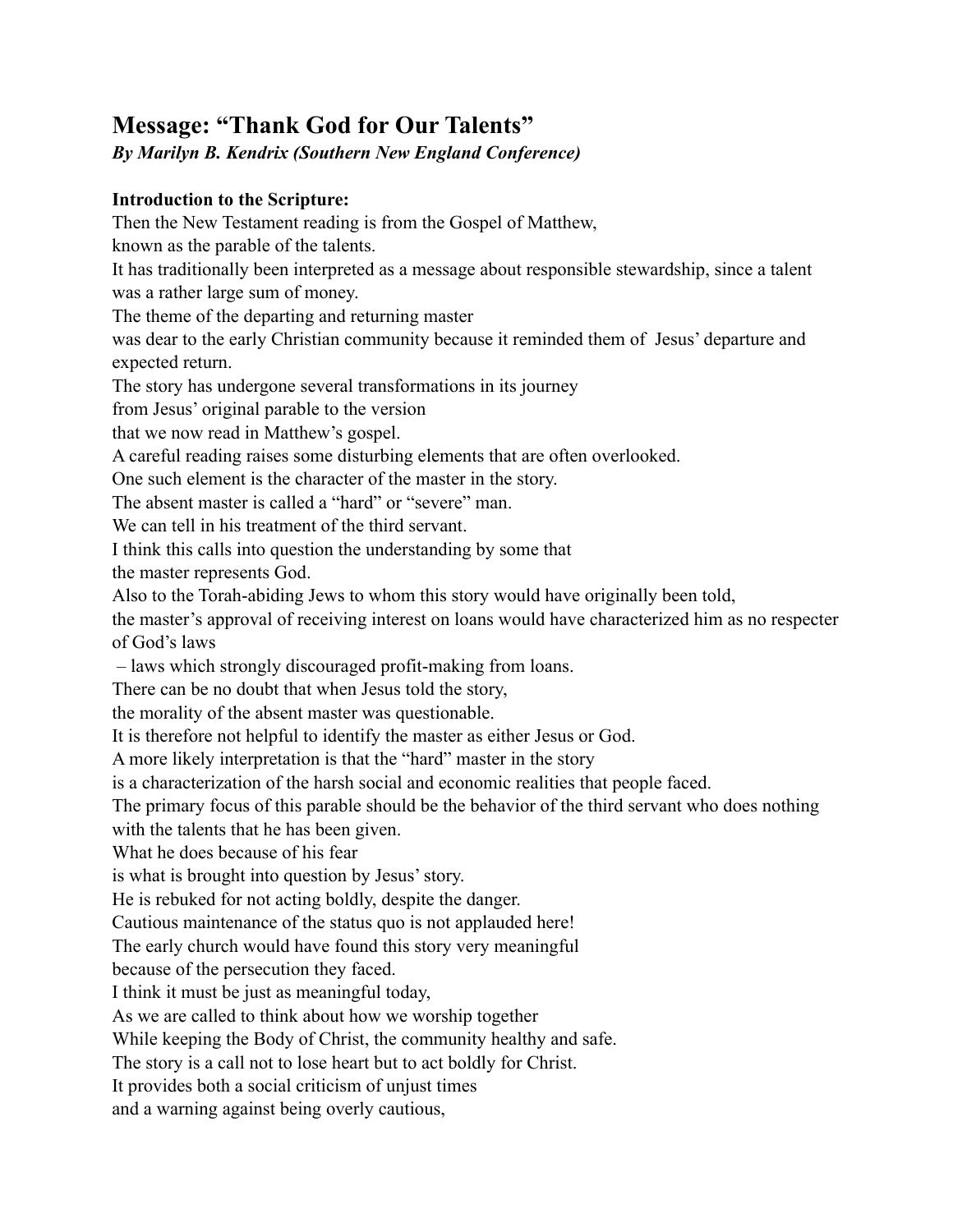and encourages boldness and creativity in the face of systemic injustice.

So listen for the Spirit to speak in the reading of the Word. Matthew  $25:14-30$ 

…

…

Will you pray with me? May the words of my mouth and the meditations of all our hearts be acceptable in your sight, O God, our rock and our Redeemer.

…

I don't know about you but this parable by Jesus

has always been one that left me scratching my head.

It seems to suggest some kind of investment crisis ..

the wealthy man gives each of three servants a very large amount of money – and believe me it was a whole lot of money.

A "talent" was a sum of money equivalent to roughly twenty-years of wages for a day laborer. In today's currency, the sums granted to each servant would be somewhere about at least half a million dollars.

Like I said, a whole lot of money.

And the servant who is not seen as trustworthy is the one who simply

buried the whole shebang and returned to the master

exactly what he had been given to him.

The master calls him a "wicked and lazy."

He did not do anything

with the talents that the master had provided him with.

So he is cast out "where there will be weeping and gnashing of teeth."

…

Now, as I read this parable, I could not help but apply our modern definition of the word "talents" as gifts – not necessarily of cash,

but rather of abilities – true gifts from God.

Perhaps we can think of our talents as God's own currency.

Reading the parable from that viewpoint,

it seems that the untrustworthy servant is the one who does nothing

with the gifts that he has been given.

The first two servants take what they have been given

and use it to increase the gift many times over.

As I was thinking about talents as gifts from God,

…

…

You know, I believe that all of us have gifts –

that each of us has talents that God has graced us with.

Maybe not as extraordinary as others but God given talents of our own.

And I think we are all called by God to use our gifts,

our God-given gifts to move this world just little bit toward

the kind of world that God envisioned at creation.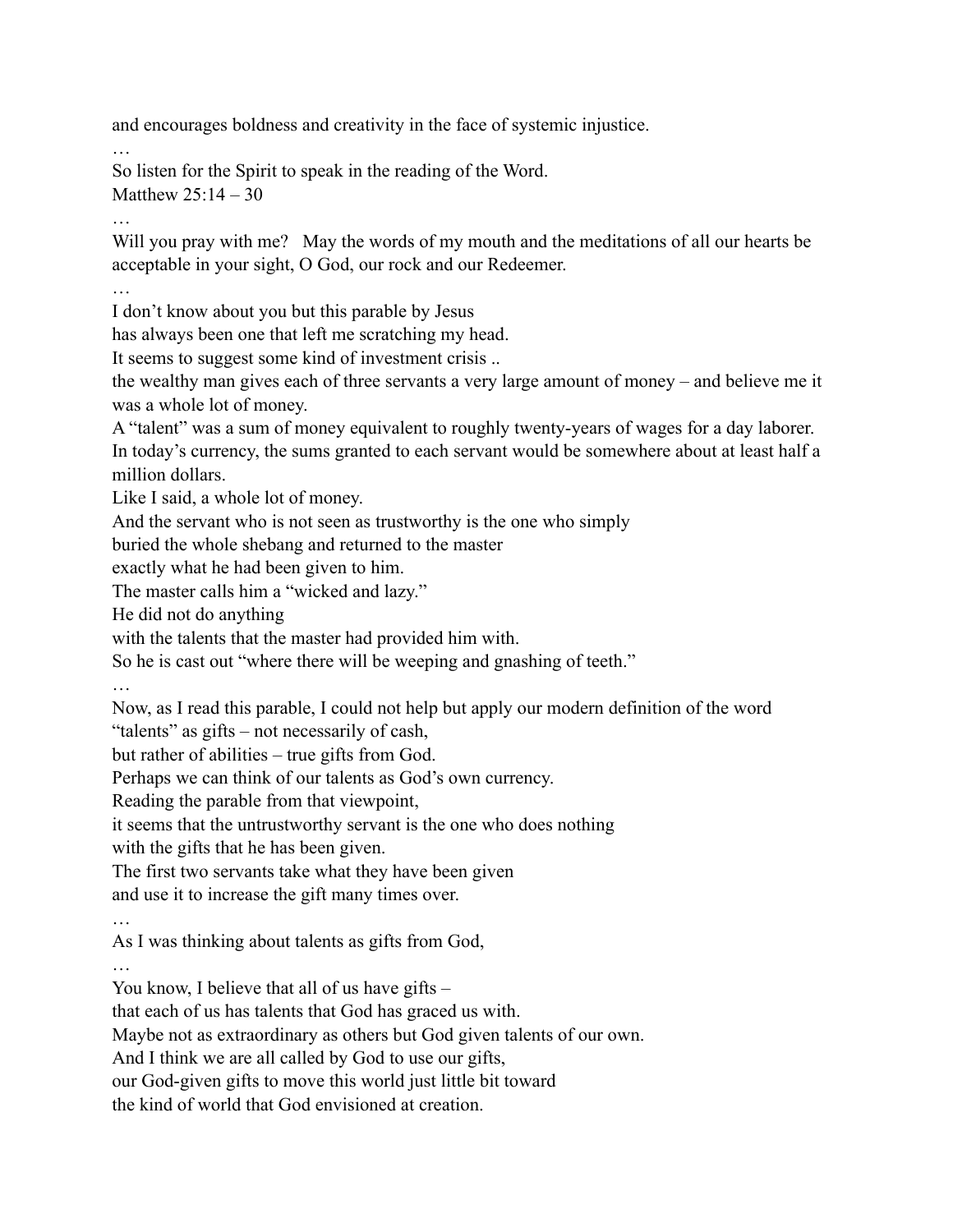… It seems to me, today, that this reading that speaks to us of talents, gifts that we've been given by God … I think they challenge us to look at what we are doing with our talents, with our gifts. So, I'd like you to take the piece of paper and write down what your gifts might be. And when you've got one or two listed, Hang it on your refrigerator and when you get a chance, talk about it with the person or people who share your COVID safe place or phone a friend. Perhaps the two of you might strategize about how your gift could be used to build up the kin-dom of God. How your gifts could be shared with the church in a way that would benefit this Body of Christ. I'd like you to remind yourselves daily that God has gifted you and that your gifts can be used to partner with God to create the Beloved Community. … You know, it seems as if we are living in a time when God's kindom seems so far away. You know, when things will be as the Prophet Isaiah envisioned them: When

The wolf also shall dwell with the lamb, and the leopard shall lie down with the kid; and the calf and the young lion and the fatling together; and a little child shall lead them.

When we won't need to worry about hunger or oppression or racism or senseless gun violence in the streets – perpetrated by our neighbors with too many guns or by the forces who take an oath to protect and serve. When all lives will matter because Black lives finally do.

..

You may think that what we do with our talents

can't possibly make a difference in the world.

But just imagine what the world would be if everyone used their God-given talent to make the world a better place,

Isaiah's prophecy would not seem so fantastical.

In the coming week,

as we see the note on our refrigerators,

let us remember with thankful hearts, all that God has given to us,

let us rededicate ourselves to the building

of God's realm here on earth. AMEN.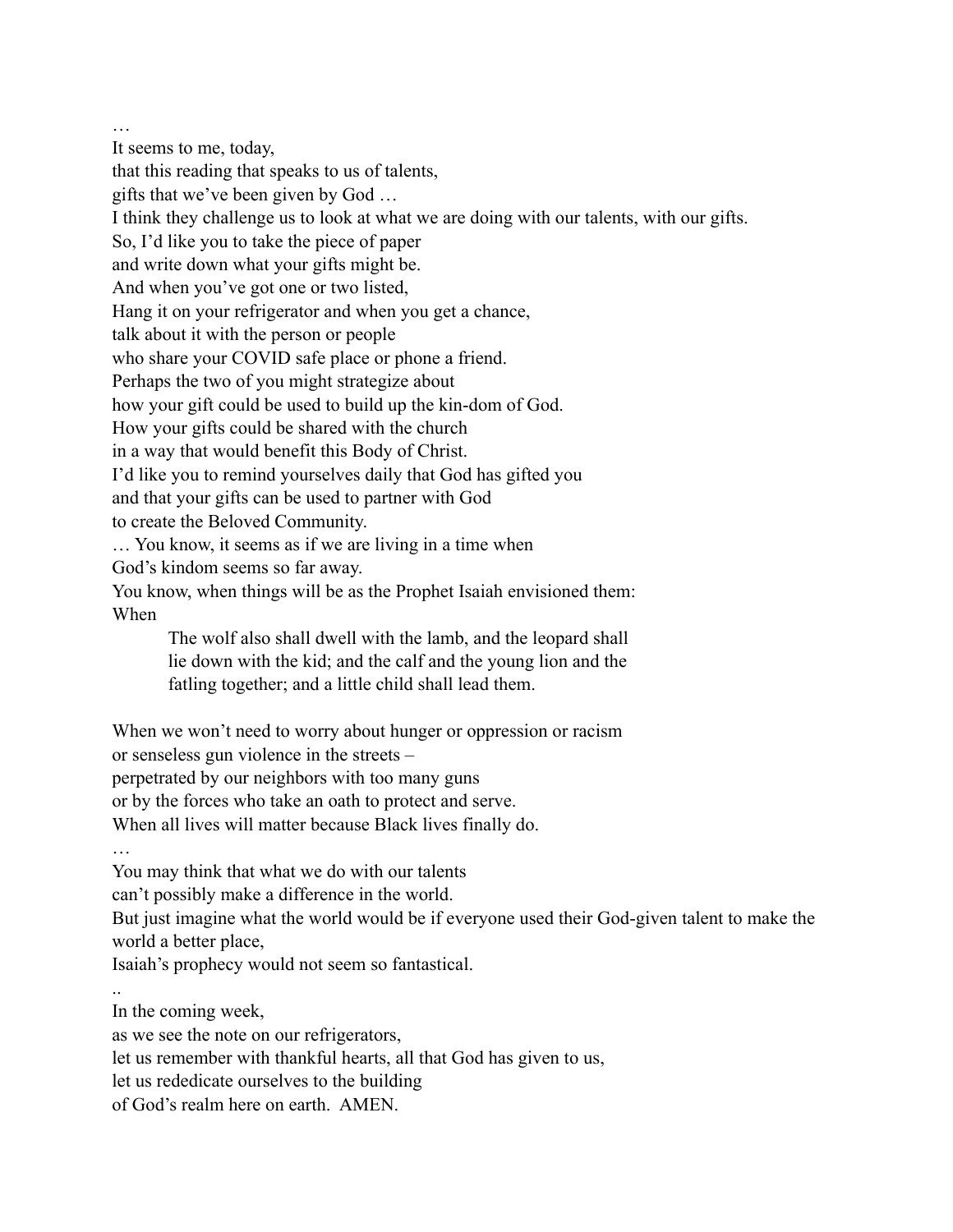## **Invitation to Generosity**  *Written and read by David Ackerman (Penn West Conference)*

We know that in the midst of these challenging times many people are facing different kinds of hardships. Among the difficulties that we are confronting amid our current global crises, job loss and financial distress loom large. Yet in the midst of it all, God blesses us. Sometimes in moments of pain, it's hard for us to see that. But the parable of the talents and many other stories in scripture remind us that God has indeed blessed us beyond our wildest imaginings.

Today, we invite you to consider those blessings and think of how deeply we are loved by God. In response to that love, we invite you to give. We invite you to support our local churches, which are working harder than ever to respond to the challenges of ministry in 2020. We also invite you to support our Conferences and our national setting, which are striving to walk with our local churches and equip them with the tools and resources they need to minister well in this time. We invite you to reach out to our communities to meet the needs that are present wherever there is poverty, hunger, injustice, and inequity. We invite you to be generous, as God is generous with us.

Out of the abundance, then, that we have received from the generous hand of God, God calls us to give, not grudgingly or under compulsion, for God loves a cheerful, even a hilarious, giver! In this moment of silence, we invite you pause and give, as together we give thanks to God, who has given us all that we have.

## **Musical Offering: "Let Us Break Bread Together"**  *Performed by Rev. Dr. Anthony L. D. Scott*

Let us break bread together on our knees Let us break bread together on our knees When I fall on my knees with my face to the rising sun, O Lord, have mercy on me.

Let us drink wine together on our knees Let us drink wine together on our knees When I fall on my knees with my face to the rising sun, O Lord, have mercy on me.

Let us praise God together on our knees Let us praise God together on our knees When I fall on my knees with my face to the rising sun, O Lord, have mercy on me.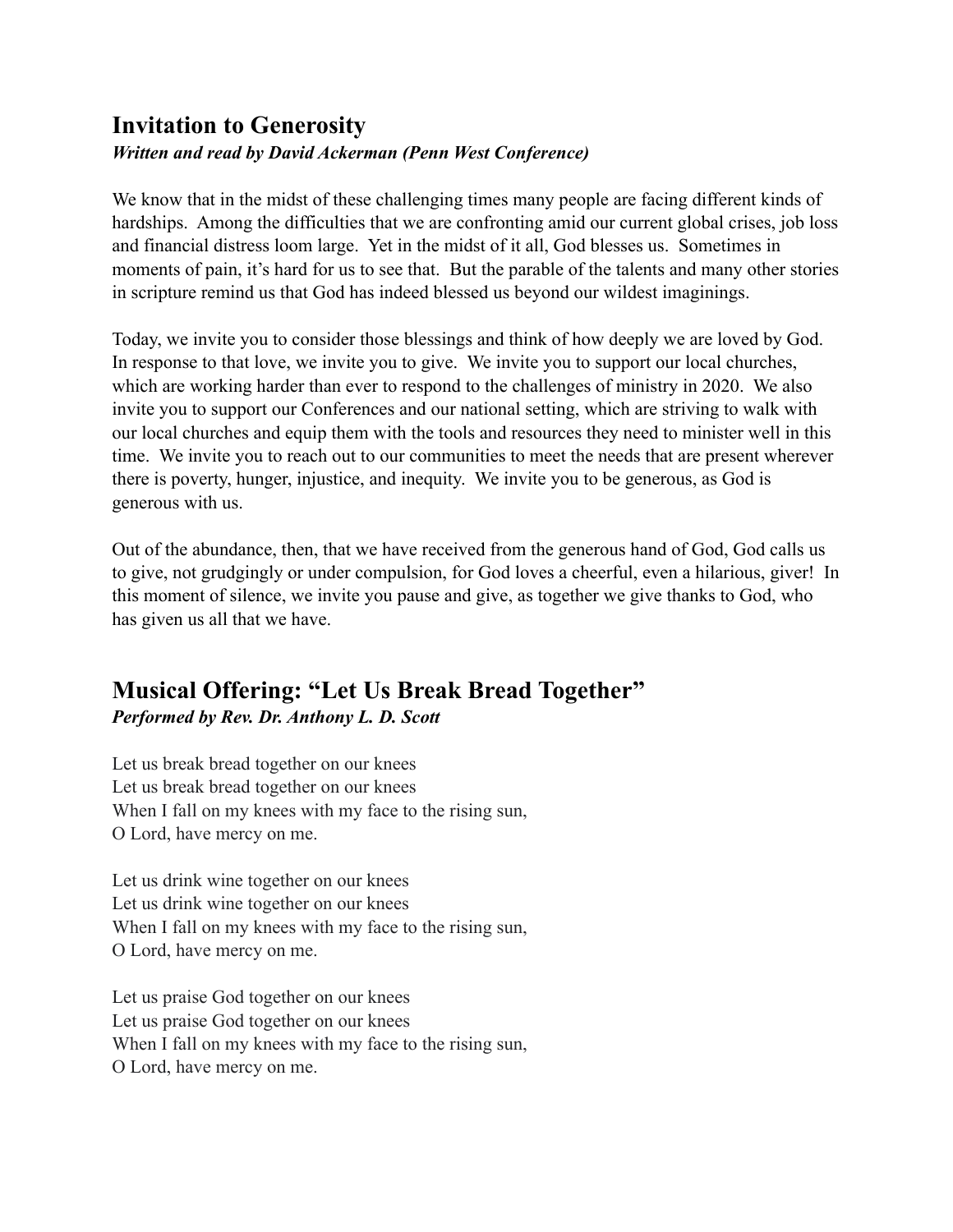## **Sacrament of Holy Communion**

*Written by Marc Stewart (Montana-Northern Wyoming Conference UCC) and Bonnie Bates (Penn Northeast Conference UCC) Read by Marc Stewart, Bonnie Bates, Freeman Palmer (Central Atlantic Conference UCC),* 

*and Bill Worley (Southwestern Conference UCC)* 

#### **Invitation**

It is so blessed to be together however we can.

Even the limitations of this virtual form of communion

Are no impediment to knowing the spirit among us.

God will be where God needs to be,

and you are among those whom God has placed exactly where needed.

May the beloved community you are in know all the more how it is called to serve.

May your beloved community find that it feeds so many more than it can see among its own circles.

May beloved community everywhere share the blessings of the cup Jesus fills with life.

For there is no height nor depth that is beyond the reach of those called to be God's love to and with the world.

How so beautiful and so glorious is this place, known here in this life, and imagined into eternal perfection in the love of God, through Christ Jesus. Amen.

#### **Institution**

Jesus calls us into community. As he gathered a community of believers and followers around him, he encouraged them to share in the simplicity of love and hope expressed through the gift of his life and spirit. Jesus sat a table with many people, those marginalized and disregarded, those lost and those of power and prestige. He called them all into this simple meal.

On the night he was to be betrayed and arrested, on the road to Emmaus, and again on the shores of the seas of Galilee, Jesus took bread, the simple everyday bread of the people. He asked that it be blessed. He broke it and he shared it with the beloved community he had gathered with his friends, and Jesus said, "Take this my friends and eat it. This is my body which is broken for you. Remember me when you eat it."

Jesus took the cup, filled with the fruit of the vine, the common drink of the people. He lifted the cup and asked that it be blessed. Jesus showed the cup to his beloved community, to his friends, and Jesus said, "Take this my friends, and drink it. This is a cup of promise, a cup of my life poured out for you so you will know forgiveness. Remember me when you drink it"

#### **Consecration**

Come Holy Spirit and be in our midst. Come Holy Spirit and be in our midst. Come Holy Spirit and be in our midst. Come Holy Spirit and be in our midst.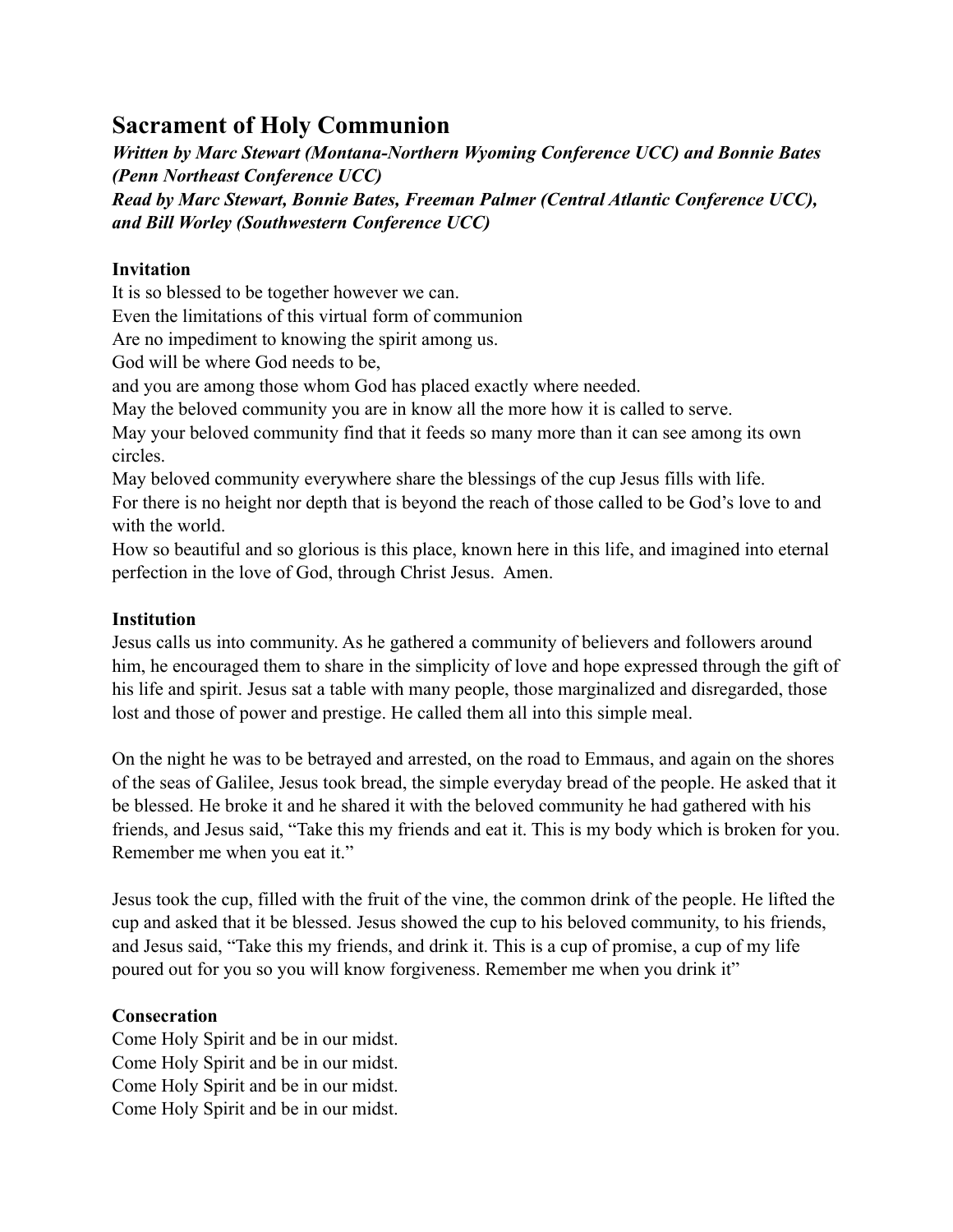Bless these the gifts of Christ's table offered to us for strength, Offered to us in hope Offered to us in love That we may know the everlasting presence of Christ today and in all days.

This is the bread of life. Take and eat. This is the cup of life. Take and drink.

#### **Prayer of Thanksgiving**

We have gathered as people of faith to celebrate our beloved community, to gather as people of faith following in the footsteps of Jesus.

May we be thankful for the opportunities to share together. May we be thankful for the gifts or grace and peace poured over and into us. May we be thankful for the faith we have been given that lights the path before us.

May we be grateful for this table, for this celebration, for this community, and for this time to share our lives, one with another.

Amen!

### **Musical Offering: "Take; This Is My Body"**  *Written by Rev. Cheryl Stewart, Singing Mountain, Billings MT*

*Performed by William Demaniow, Music Director, First UCC Billings MT* 

Chorus: Take; this is my body. Take; this is my blood. Do this, in remembrance of me.

- 1. We remember, Jesus, that you fed the crowds. Before you suffered death.
- 2. We remember, Jesus, that you healed the sick. Before you suffered death.
- 3. We remember, Jesus, that you went to pray. Before you suffered death.